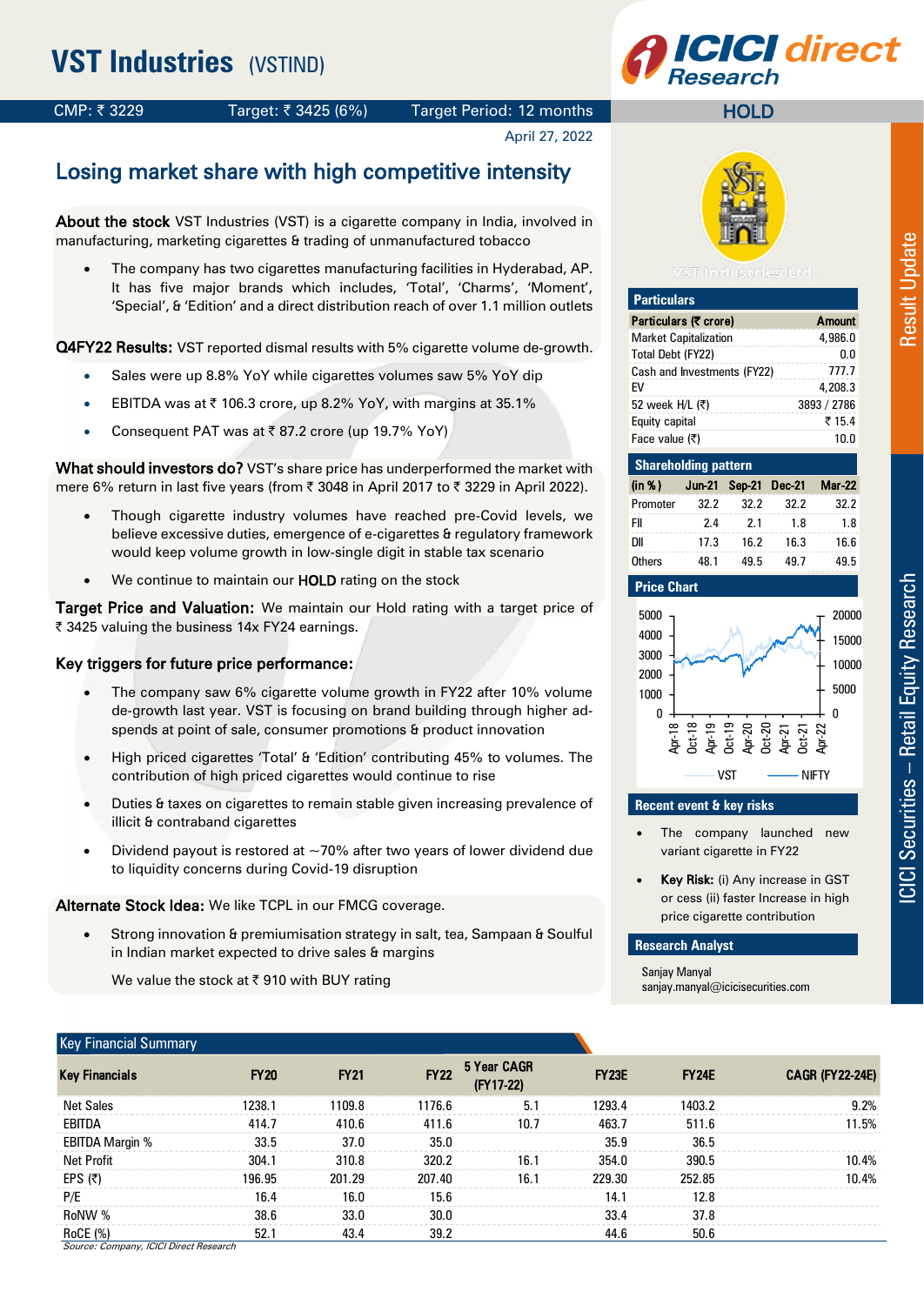#### Key takeaways of recent quarter

#### Q4FY22 Results: Cigarette volumes continue to remain under pressure

- Consolidated sales witnessed muted growth of 8.8% to  $\bar{\tau}$  302.6 crore on the back of  $\sim$ 3% dip in cigarette sales & 80% jump in tobacco sales
- Cigarette volumes have declined  $~5\%$  in Q4FY22. On a full year basis, cigarette volumes have jumped up by 6% to 834 crore cigarettes sticks. The company has lost market share in cigarettes in FY22 given market leader has aggressively uptick trade promotions in last one year
- 'Edition' is available at  $\bar{\tau}$  11/ stick price point whereas 'Total' is available at |6-7 / stick price points. 'Charms, Moment & Special' brands are available between ₹4.5/stick to ₹7.0/stick price points. VST has not taken any price hikes in last two years
- Tobacco sales jumped 80% mainly on account of low base impacted by container scarcity last year. Tobacco business enjoys ~12% margin
- Gross margin has expanded 159 bps given the company has reduced the trade discounts & offers. Operating profit witnessed a growth of 8.2% to  $\bar{\tau}$ 106.3 crore. The company is spending more on product development, advertisement at point of sale & consumer promotions. Net profit grew by 19.7% to  $\bar{\tau}$  87.2 crore mainly on account of 3x increase in other income (due to reversal of old provisioning) & lower tax provisioning
- The company declared a dividend of  $\bar{\tau}$  140 / share (dividend pay-out of  $\sim$ 68%). The company reduced its pay-out to  $\sim$  55% in last two years mainly to improve liquidity during Covid-19 disruptions. However, it has re-stored the dividend pay-out to its previous levels
- The company has moved away from consistent trade discounts & it is only continuing higher discounts & offers for a particular period. However, it has increased the marketing spends at the points of sales to improve the brand visibility & brand building
- VST would be looking to consolidate its presence in Telangana, Andhra Pradesh, West Bengal, Bihar, UP & North East States. The company has launched new variants 'Total Royal Twist' under the brand 'Total' in Q2FY22
- In last five years, the company has increased its wholesale dealers from 700 to 848 & direct retail reach from 0.8 million retail outlets to 1.1 million retail outlets. The company has enhanced its presence Delhi, Mumbai, UP & Bihar
- Legal cigarette industry in India constitutes 9% of tobacco consumption & its contribution towards duties & taxes is 80% of the total tobacco products. On the other hand, other tobacco products (bidis, non-smoke tobacco products) contributes 91% to the volumes & only 20% to the duties & taxes. Illegal & contraband is  $~8\%$  of the total volumes & consistent increase in duties & taxes on legal cigarettes industry is counterproductive with consumption shift from legal to contrabands

| <b>Exhibit 1: Peer Comparison</b>      |      |      |        |                        |      |     |      |                                     |      |      |      |                                   |      |      |      |      |      |      |                                                                                                 |
|----------------------------------------|------|------|--------|------------------------|------|-----|------|-------------------------------------|------|------|------|-----------------------------------|------|------|------|------|------|------|-------------------------------------------------------------------------------------------------|
| CMP<br>Sector / Company                |      | ТP   |        | M Cap Sales growth (%) |      |     |      | P/E(x)<br><b>EBITDA Margins (%)</b> |      |      |      | <b>RoE</b> (%)<br><b>RoCE (%)</b> |      |      |      |      |      |      |                                                                                                 |
|                                        | (3)  | (7)  | Rating |                        |      |     |      |                                     |      |      |      |                                   |      |      |      |      |      |      | (₹Cr) FY22E FY23E FY24E FY22E FY23E FY24E FY22E FY23E FY24E FY22E FY23E FY24E FY22E FY23E FY24E |
| ITC Limited (ITC)                      | 259  | 260  | Hold   | 287822                 | 19.2 | 5.2 | 10.5 | - 34.1                              | 38.5 | 38.8 | 18.6 | 16.1                              | 14.5 | 25.0 | 27.7 | 29.6 | 31.6 |      | 36.6 39.2                                                                                       |
| <b>VST Industries (VSTIND)</b>         | 3229 | 3425 | Hold   | 4986                   | 6.0  | 9.9 | 8.5  | 35.0                                | 35.9 | 36.5 | 15.6 | 14.1                              | 12.8 | 30.0 | 33.4 | 37.8 | 39.2 | 44.6 | 50.6                                                                                            |
| Source: Company, ICICI Direct Research |      |      |        |                        |      |     |      |                                     |      |      |      |                                   |      |      |      |      |      |      |                                                                                                 |

Though, we believe cigarette companies have been able to reach pre-Covid volumes in last two quarters, VST has lost market share in FY22 mainly due to aggressive trade promotion strategy by competitor. VST is concentrating on high priced brands from last few years, which has resulted in improvement is operating margins over the years. We believe stable taxation & concomitant volume growth in cigarette category would be the key growth drivers for the industry. However, losing market share is concerning factor for the company. We maintain our HOLD rating & target price on the stock at  $\bar{\tau}$  3425 / share.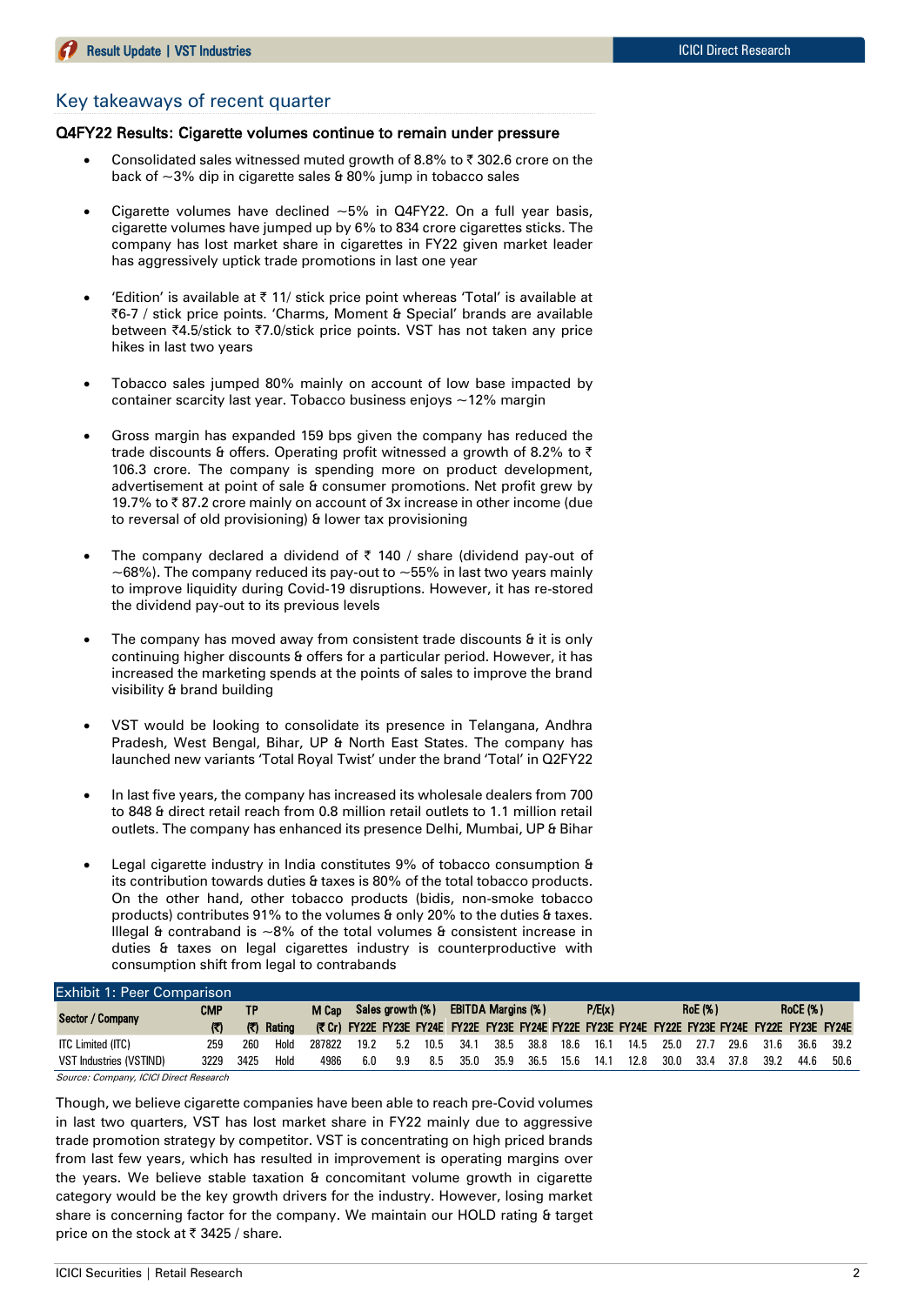|                               | <b>Q4FY22</b> | <b>Q4FY22E</b> | Q4FY21 | YoY (%)   | Q3FY21 | $Q0(\%)$ | <b>Comments</b>                                                                                                         |
|-------------------------------|---------------|----------------|--------|-----------|--------|----------|-------------------------------------------------------------------------------------------------------------------------|
| <b>Total Operating Income</b> | 302.6         | 329.6          | 278.1  | 8.8       | 328.6  | $-7.9$   | Revenue saw dismal growth due to de-growth in cigarettes<br>volimes on account of reduction in trade discounts & offers |
| Other Operating Income        | 0.6           | 0.4            | 0.3    | 103.6     | 0.3    | 67.6     |                                                                                                                         |
| <b>Raw Material Expenses</b>  | 127.3         | 142.9          | 121.5  | 4.8       | 154.1  | $-17.3$  | Gross margins were lower by 159 bps as the company<br>reduce trade offers & discounts                                   |
| <b>Employee Expense</b>       | 27.3          | 34.6           | 27.6   | $-1.1$    | 28.8   | $-5.3$   |                                                                                                                         |
| <b>Excise Duty</b>            | 97.6          | 115.7          | 104.6  | $-6.7$    | 102.9  |          | -5.2 Excise was down in-line with cigarette volumes                                                                     |
| Other operating Expenses      | 41.7          | 33.9           | 30.8   | 35.4      | 36.6   | 13.9     |                                                                                                                         |
| EBITDA                        | 106.3         | 118.2          | 98.3   | 8.2       | 109.1  |          | -2.6 Operating profit was up by 8.2%                                                                                    |
| EBITDA Margin (%)             | 35.1          | 35.9           | 35.3   | $-21$ bps | 33.2   | 192 bps  |                                                                                                                         |
| Depreciation                  | 8.8           | 9.2            | 7.9    | 12.0      | 7.8    | 12.8     |                                                                                                                         |
| Interest                      | 0.0           | 0.0            | 0.0    | ΝA        | 0.0    | ΝA       |                                                                                                                         |
| Other Income                  | 17.5          | 9.2            | 6.3    | 177.0     | 9.7    | 80.2     |                                                                                                                         |
|                               |               |                |        |           |        |          |                                                                                                                         |
| <b>PBT</b>                    | 115.0         | 118.3          | 96.7   | 18.9      | 111.0  | 3.6      |                                                                                                                         |
| Tax Outgo                     | 27.8          | 32.0           | 23.9   | 16.3      | 28.3   | $-1.7$   |                                                                                                                         |
| <b>PAT</b>                    | 87.2          | 86.3           | 72.8   | 19.7      | 82.7   | 54       | Net profit grew by 19.7% led by higher other income & lower<br>tax provisioning                                         |
| <b>Key Metrics</b>            |               |                |        |           |        |          |                                                                                                                         |
| Cigarette Sales (₹ crore)     | 336.7         | 382.2          | 347.4  | $-3.1$    | 359.1  | $-6.3$   | Cigarette sales was down on the back of 5% decline in<br>cigarette volumes                                              |
| Tobacco Sales (₹ crore)       | 63.0          | 62.7           | 35.0   | 80.0      | 72.0   | $-12.5$  | Tobacco sales was up by 80% from low base, which was<br>adverely impacted by high container prices                      |

Source: Company, ICICI Direct Research

| Exhibit 3: Change in estimates |                 |              |              |                 |              |                                                                |
|--------------------------------|-----------------|--------------|--------------|-----------------|--------------|----------------------------------------------------------------|
|                                |                 | <b>FY23E</b> |              |                 | <b>FY24E</b> | Comments                                                       |
| (₹ Crore)                      | 0 <sub>ld</sub> |              | New % change | 0 <sub>ld</sub> |              | New % change                                                   |
| Net sales                      | 1.293.1         | 1.293.4      | 0.0          | 1405.9          | 1,403.2      | -0.2 No change in revenue estimates                            |
|                                |                 |              |              |                 |              | We have tweaked our operating profit estimates given company   |
| EBITDA                         | 480.8           | 463.7        | $-3.6$       | 527.6           | 511.6        | -3.0 is spending more towards advertisement at point of sales, |
|                                |                 |              |              |                 |              | product development & consumer promotions                      |
| EBITDA Margin (%)              | 37.1            | 35.8         | $-133$ bps   | 37.5            | 36.5         | $-107$ bps                                                     |
| <b>PAT</b>                     | 360.9           | 354.0        | $-1.9$       | 405.7           | 390.5        | $-3.8$                                                         |
| EPS $(5)$                      | 233.8           | 229.3        | $-1.9$       | 262.8           | 252.9        | $-3.8$                                                         |
|                                |                 |              |              |                 |              |                                                                |

Source: ICICI Direct Research

| <b>Exhibit 4: Assumptions</b> |             |             |                         |             |                 |                    |              |              |                                                                                         |
|-------------------------------|-------------|-------------|-------------------------|-------------|-----------------|--------------------|--------------|--------------|-----------------------------------------------------------------------------------------|
|                               |             |             | <b>Current</b>          |             |                 |                    | Earlier      |              | Comments                                                                                |
|                               | <b>FY19</b> | <b>FY20</b> | <b>FY21</b>             | <b>FY22</b> | FY23E           | FY <sub>24</sub> F | <b>FY23E</b> | <b>FY24E</b> |                                                                                         |
| Cig. Vol. (mn sticks)         |             |             | 8.031.1 8.753.9 7.866.0 | 8,338.0     | 8,754.9 9,105.1 |                    | 9.085.2      |              | 9,448.6 Change in cigarettes volumes given lower than<br>expected volume number in FY22 |
| Cig. Vol. Growth (%)          | 9.0         | 9.0         | $-10.1$                 | 6.0         | 5.0             | 4.0                | 5.0          | 4.0          |                                                                                         |
| Realization/cig (₹)           | 12          | 1.3         | 1.6                     | 1.6         |                 |                    |              |              |                                                                                         |
| Tobacco Sales(₹ crore)        | 238.9       | 238.8       | 200.0                   | 212.0       | 226.8           | 236.0              | 229.1        | 240.6        |                                                                                         |
| Courant ICICL Direct Pennarah |             |             |                         |             |                 |                    |              |              |                                                                                         |

Source: ICICI Direct Research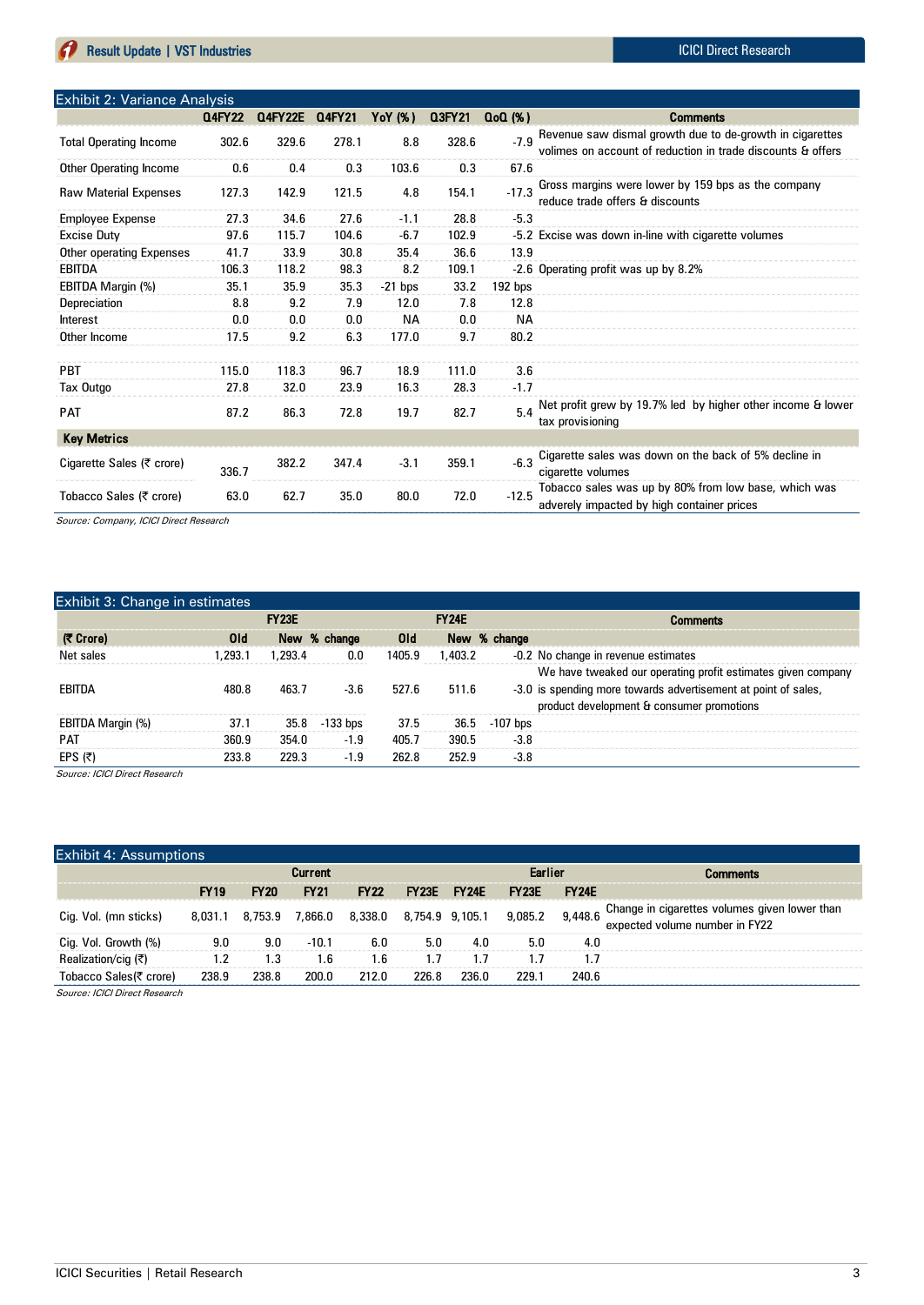#### (₹cr) (%) (₹) (%) (x) (x) (%) (%) FY21 1109.8 -10.4 201.3 2.2 16.0 12.0 33.0 43.4

FY23E 1293.4 9.9 229.3 10.6 14.1 10.7 33.4 44.6 FY24E 1403.2 8.5 252.9 10.3 12.8 9.6 37.8 50.6 Source: Company, ICICI Direct Research

Source: ICICI Direct Research, Company

Exhibit 11: Valuations

ICICI Securities | Retail Research 4

#### Source: ICICI Direct Research, Company

946.0

1100 1300 1500

1097.6

## Exhibit 9: High dividend pay out to continue





Exhibit 10: Attractive Return ratios %

Source: ICICI Direct Research, Company

Source: ICICI Direct Research, Company

0.6



Source: ICICI Direct Research, Company

0.6 0.50 0.50 0.47 0.5 0.45 0.5 0.42 0.38 0.4 0.4 0.3 FY18 FY19 FY20 FY21 FY22 FY23E FY24E EBITDA/stick (RHS) ÷



EBITDA (₹ crore) – EBITDA Margins (%)

#### Exhibit 7: Improved product mix to aid EBITDA margins



Exhibit 5: Net revenue to grow at 8.3% CAGR over FY21-24E

1109.8 1176.6

1293.4

1403.2

5 15 25

1238.1

# Exhibit 6: Volume recovery expected in FY22E

Exhibit 8: Healthy growth in EBITDA/stick (₹)



0.53

60.0

Sales Growth EPS Growth PE EV/EBITDA RoNW RoCE

FY22 1176.6 6.0 207.4 3.0 15.6 11.5 30.0 39.2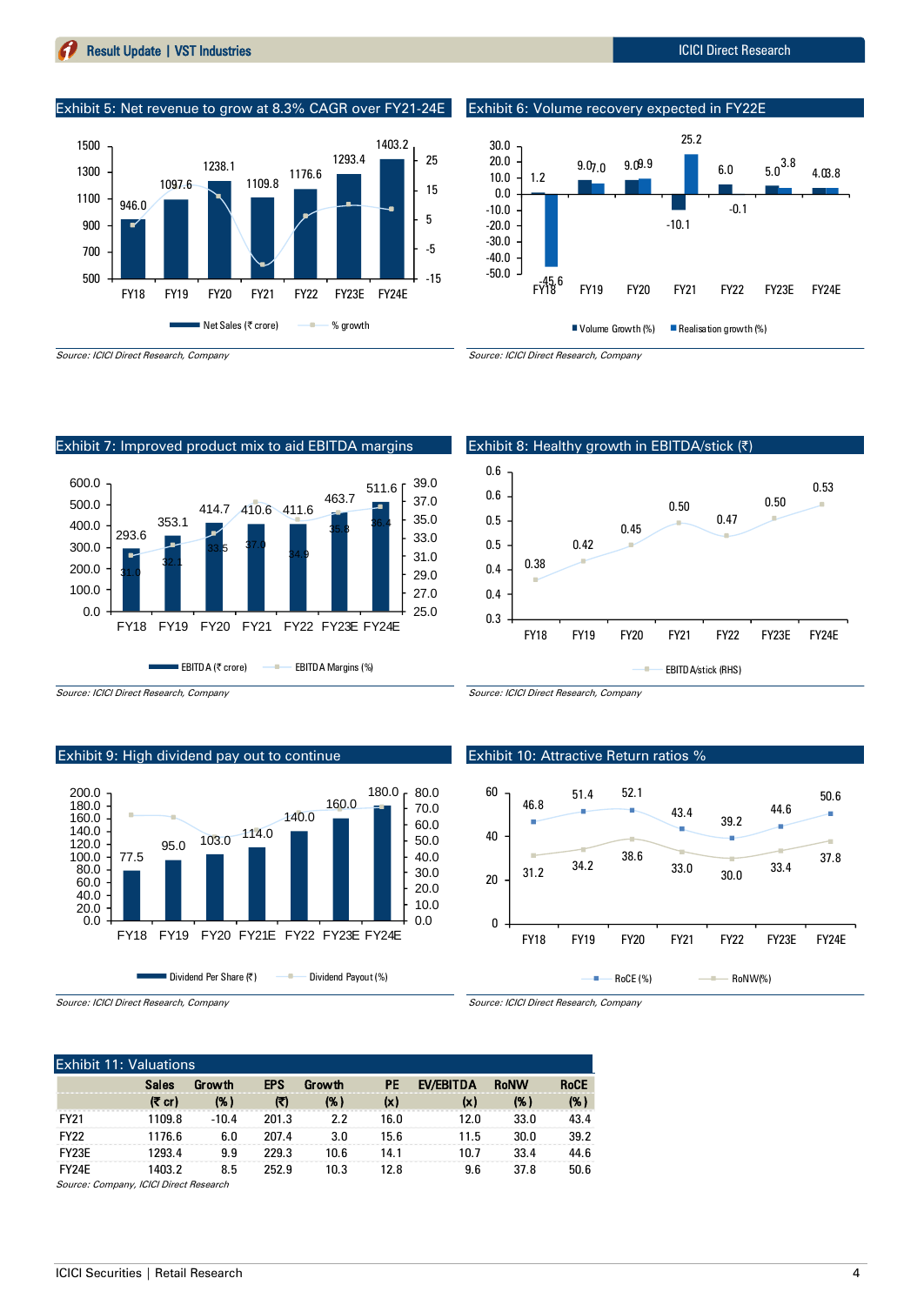## Financial Summary

| Exhibit 12: Profit and loss statement |             |             |              | ₹ crore      |
|---------------------------------------|-------------|-------------|--------------|--------------|
| (Year-end March)                      | <b>FY21</b> | <b>FY22</b> | <b>FY23E</b> | <b>FY24E</b> |
| <b>Total Operating Income</b>         | 1111.0      | 1178.2      | 1295.3       | 1405.4       |
| Growth (%)                            | $-10.4$     | 6.0         | 9.9          | 8.5          |
| <b>Raw Material Expenses</b>          | 478.9       | 513.5       | 567.7        | 614.6        |
| <b>Employee Expenses</b>              | 114.4       | 116.4       | 126.8        | 136.1        |
| <b>Excise Duty</b>                    | 361.9       | 382.5       | 401.6        | 417.7        |
| <b>Administrative Expenses</b>        | 0.0         | 0.0         | 0.0          | 0.0          |
| Other expenses                        | 107.1       | 136.7       | 137.1        | 143.1        |
| <b>Total Operating Expenditure</b>    | 700.4       | 766.5       | 831.5        | 893.8        |
| <b>EBITDA</b>                         | 410.6       | 411.6       | 463.7        | 511.6        |
| Growth (%)                            | $-1.0$      | 0.3         | 12.7         | 10.3         |
| Depreciation                          | 35.1        | 30.1        | 32.9         | 34.1         |
| Interest                              | 0.0         | 0.0         | 0.0          | 0.0          |
| Other Income                          | 0.0         | 0.0         | 0.0          | 0.0          |
| <b>PBT</b>                            | 417.3       | 428.2       | 475.2        | 524.1        |
| <b>Others</b>                         | 41.8        | 46.7        | 44.3         | 46.6         |
| <b>Total Tax</b>                      | 106.5       | 108.0       | 121.2        | 133.6        |
| PAT                                   | 310.8       | 320.2       | 354.0        | 390.5        |
| Growth (%)                            | 2.2         | 3.0         | 10.6         | 10.3         |
| EPS $(5)$                             | 201.3       | 207.4       | 229.3        | 252.9        |

| Exhibit 13: Cash flow statement        |             |             |              | ₹ crore      |
|----------------------------------------|-------------|-------------|--------------|--------------|
| (Year-end March)                       | <b>FY21</b> | <b>FY22</b> | <b>FY23E</b> | <b>FY24E</b> |
| Profit after Tax                       | 310.8       | 320.2       | 354.0        | 390.5        |
| Add: Depreciation                      | 35.1        | 30.1        | 32.9         | 34.1         |
| (Inc)/dec in Current Assets            | $-103.6$    | 103.3       | $-229.5$     | $-48.3$      |
| Inc/(dec) in CL and Provisions         | $-66.8$     | $-29.9$     | 45.3         | 84.2         |
| CF from operating activities           | 175.4       | 423.7       | 202.6        | 460.4        |
| (Inc)/dec in Investments               | $-0.9$      | $-200.4$    | 201.3        | $-0.2$       |
| (Inc)/dec in Fixed Assets              | $-41.4$     | $-29.4$     | $-12.8$      | $-35.0$      |
| (Inc)/dec in LT Loans & Adv.           | 0.0         | 0.0         | 0.0          | 0.0          |
| <b>Others</b>                          | 7.6         | $-12.9$     | $-19.1$      | 0.3          |
| CF from investing activities           | $-34.7$     | $-242.7$    | 169.4        | $-34.8$      |
| Issue/(Buy back) of Equity             | 0.0         | 0.0         | 0.0          | 0.0          |
| Inc/(dec) in loan funds                | 0.0         | 0.0         | 0.0          | 0.0          |
| Dividend paid & dividend tax           | $-159.0$    | $-280.9$    | $-362.1$     | $-419.4$     |
| Inc/(dec) in Reval. Reserve            | 0.0         | 0.0         | 0.0          | 0.0          |
| Inc/(dec) in Exch. Fluc. Res.          | 0.0         | 0.0         | 0.0          | 0.0          |
| CF from financing activities           | $-157.4$    | $-191.7$    | $-362.1$     | $-419.4$     |
| Net Cash flow                          | $-16.7$     | $-10.7$     | 10.0         | 6.2          |
| <b>Opening Cash</b>                    | 26.2        | 9.6         | $-1.2$       | 8.8          |
| <b>Closing Cash</b>                    | 20.8        | 10.1        | 20.1         | 26.2         |
| Source: Company, ICICI Direct Research |             |             |              |              |

Source: Company, ICICI Direct Research

| <b>Exhibit 14: Balance Sheet</b> |             |             |              | ₹ crore      |
|----------------------------------|-------------|-------------|--------------|--------------|
| (Year-end March)                 | <b>FY21</b> | <b>FY22</b> | <b>FY23E</b> | <b>FY24E</b> |
| Liabilities                      |             |             |              |              |
| <b>Equity Capital</b>            | 15.4        | 15.4        | 15.4         | 15.4         |
| <b>Reserve and Surplus</b>       | 925.0       | 1,053.5     | 1.045.5      | 1,016.5      |
| <b>Total Shareholders funds</b>  | 940.5       | 1.068.9     | 1,060.9      | 1,031.9      |
| <b>Total Debt</b>                | 0.0         | 0.0         | 0.0          | 0.0          |
| <b>Long Term Provisions</b>      | 22.1        | 23.0        | 3.9          | 4.2          |
| <b>Total Liabilities</b>         | 962.5       | 1091.9      | 1064.8       | 1036.2       |
| <b>Assets</b>                    |             |             |              |              |
| <b>Gross Block</b>               | 365.8       | 395.8       | 425.8        | 455.8        |
| Less: Acc Depreciation           | 193.0       | 223.1       | 256.0        | 290.0        |
| <b>Net Block</b>                 | 172.8       | 195.0       | 169.8        | 165.8        |
| <b>Capital WIP</b>               | 33.3        | 10.5        | 15.5         | 20.5         |
| Deferred Tax Asset               | 25.2        | 21.6        | 21.6         | 21.6         |
| <b>Non Current Investments</b>   | 2.7         | 203.1       | 1.8          | 1.9          |
| LT Loans & Advances/Others       | 1.1         | 18.5        | 18.5         | 18.5         |
| <b>Current Assets</b>            |             |             |              |              |
| Inventory                        | 297.2       | 295.6       | 326.0        | 338.3        |
| <b>Debtors</b>                   | 15.2        | 33.3        | 39.0         | 19.2         |
| Cash                             | 20.8        | 10.1        | 20.1         | 26.2         |
| Loans & Advances                 | 0.0         | 0.4         | 8.9          | 9.6          |
| <b>Current Investments</b>       | 884.4       | 767.6       | 947.6        | 997.6        |
| Other CA                         | 33.1        | 29.7        | 34.7         | 39.7         |
| <b>Current Liabilities</b>       |             |             |              |              |
| Creditors                        | 131.5       | 103.4       | 113.4        | 161.5        |
| Provisions                       | 0.0         | 0.0         | 0.0          | 0.0          |
| Other CL                         | 391.8       | 390.0       | 425.2        | 461.3        |
| <b>Net Current Assets</b>        | 727.4       | 643.3       | 837.6        | 807.9        |
| <b>Total Assets</b>              | 962.5       | 1091.9      | 1064.8       | 1036.1       |

| Per share data (₹)          |       |       |       |       |
|-----------------------------|-------|-------|-------|-------|
| EPS                         | 201.3 | 207.4 | 229.3 | 252.9 |
| Cash EPS                    | 224.0 | 226.9 | 250.6 | 274.9 |
| <b>BV</b>                   | 609.1 | 692.3 | 687.1 | 668.3 |
| <b>DPS</b>                  | 114.0 | 140.0 | 160.0 | 180.0 |
| <b>Cash Per Share</b>       | 13.5  | 6.5   | 13.0  | 17.0  |
| <b>Operating Ratios (%)</b> |       |       |       |       |
| <b>EBITDA Margin</b>        | 37.0  | 34.9  | 35.8  | 36.4  |
| PBT / Net Sales             | 37.6  | 36.4  | 36.7  | 37.3  |
| <b>PAT Margin</b>           | 28.0  | 27.2  | 27.4  | 27.8  |
| Inventory days              | 97.7  | 91.7  | 92.0  | 88.0  |
| Debtor days                 | 5.0   | 10.3  | 11.0  | 5.0   |
| Creditor days               | 43.2  | 32.1  | 32.0  | 42.0  |
| Return Ratios (%)           |       |       |       |       |
| RoE                         | 33.0  | 30.0  | 33.4  | 37.8  |
| RoCE                        | 43.4  | 39.2  | 44.6  | 50.6  |
| RoIC                        | 21.3  | 24.2  | 22.3  | 24.6  |
| Valuation Ratios (x)        |       |       |       |       |
| P/E                         | 16.0  | 15.6  | 14.1  | 12.8  |
| EV / EBITDA                 | 12.0  | 11.5  | 10.7  | 9.6   |
| EV / Net Sales              | 4.4   | 4.0   | 3.8   | 3.5   |
| Market Cap / Sales          | 4.5   | 4.2   | 3.9   | 3.6   |
| <b>Price to Book Value</b>  | 5.3   | 4.7   | 4.7   | 4.8   |
| <b>Solvency Ratios</b>      |       |       |       |       |
| Debt/EBITDA                 | 0.0   | 0.0   | 0.0   | 0.0   |
| Debt / Equity               | 0.0   | 0.0   | 0.0   | 0.0   |
| <b>Current Ratio</b>        | 2.4   | 2.3   | 2.5   | 2.3   |
| Quick Ratio                 | 1.8   | 1.7   | 1.9   | 1.7   |

(Year-end March) FY21 FY22 FY23E FY24E

Source: Company, ICICI Direct Research

Exhibit 15: Key ratios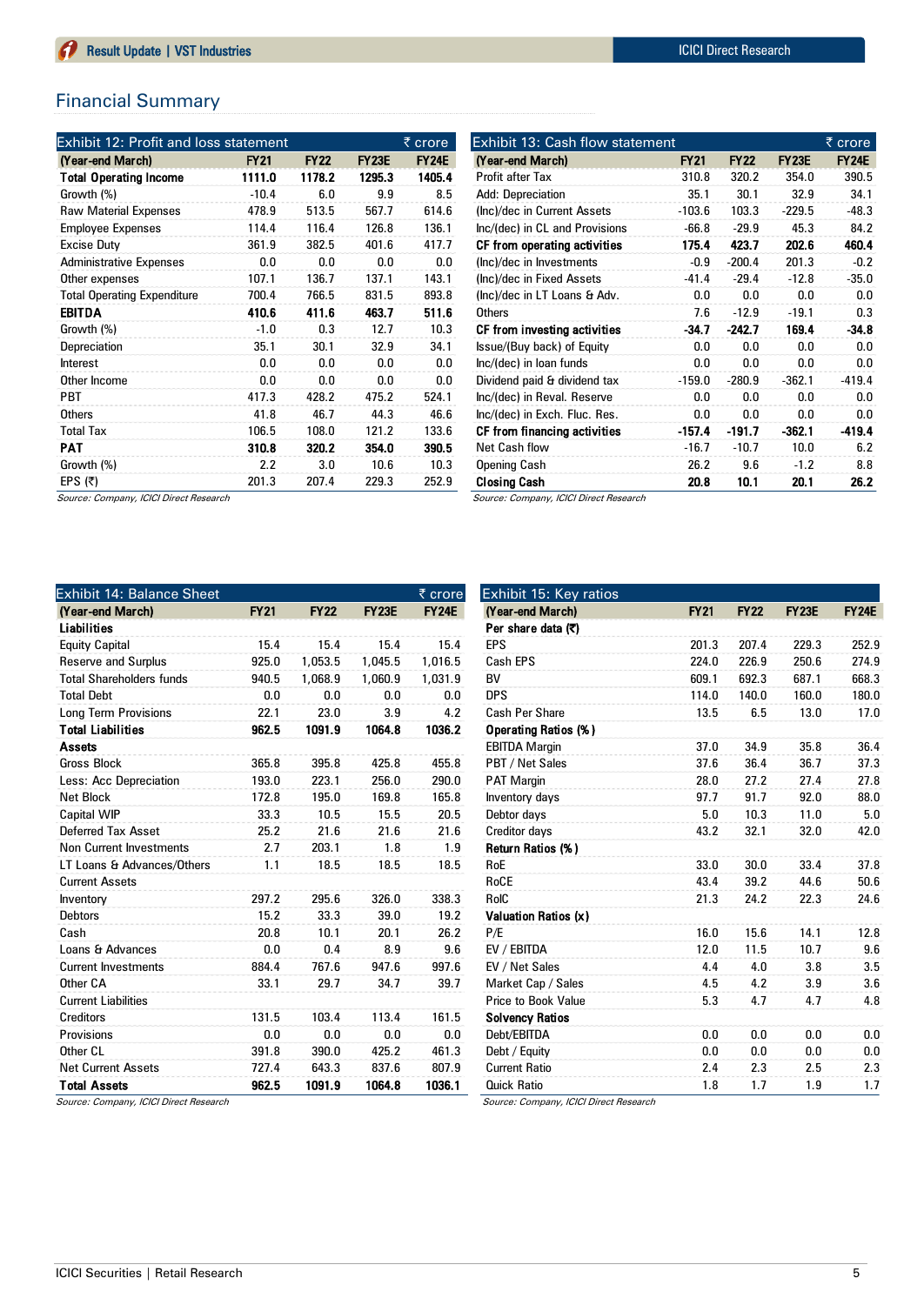| Exhibit 16: ICICI Direct coverage universe (FMCG)                   |               |              |        |         |       |           |       |                           |                                                                                |      |      |      |     |                 |       |                |                          |       |       |
|---------------------------------------------------------------------|---------------|--------------|--------|---------|-------|-----------|-------|---------------------------|--------------------------------------------------------------------------------|------|------|------|-----|-----------------|-------|----------------|--------------------------|-------|-------|
|                                                                     | <b>CMP</b>    | TP           |        | M Cap   |       | EPS $(3)$ |       | P/E(x)<br>Price/Sales (x) |                                                                                |      |      |      |     | <b>RoCE (%)</b> |       | <b>RoE</b> (%) |                          |       |       |
|                                                                     | $\mathbf{E}$  | $\mathbb{C}$ | Rating |         |       |           |       |                           | (₹ Cr) FY22E FY23E FY24E FY22E FY23E FY24E FY22E FY23E FY24E FY22E FY23E FY24E |      |      |      |     |                 |       |                | <b>FY22E FY23E FY24E</b> |       |       |
| Colgate (COLPAL)                                                    | 1.625         | .575         | Hold   | 37,937  | 38.5  | 40.8      | 45.0  | 42.2                      | 39.8                                                                           | 36.2 | 7.4  | 6.8  | 6.2 | 109.6           | 112.7 | 116.7          | 84.9                     | 86.6  | 89.7  |
| Dabur India (DABIND)                                                | 560           | 745          | Buv    | 98.242  | 10.9  | 12.2      | 13.6  | 51.6                      | 46.0                                                                           | 41.2 | 8.9  | 8.1  | 7.3 | 26.0            | 27.3  | 27.8           | 22.7                     | 23.2  | 23.2  |
| Hindustan Unilever (HINLEV)                                         | 2.148         | 2,460        | Hold   | 537,543 | 37.2  | 41.0      | 44.7  | 57.7                      | 52.3                                                                           | 48.1 | 10.6 | 9.7  | 9.0 | 23.7            | 25.9  | 28.1           | 18.5                     | 20.3  | 22.0  |
| <b>ITC Limited (ITC)</b>                                            | 259           | 260          | Hold   | 287,822 | 12.6  | 14.6      | 16.2  | 20.6                      | 17.8                                                                           | 16.0 | 5.0  | 4.8  | 4.3 | 32.4            | 35.9  | 38.5           | 25.0                     | 27.7  | 29.6  |
| Jyothy Lab (JYOLAB)                                                 | 158           | 150          | Hold   | 5.133   | 4.2   | 6.2       | 6.5   | 37.2                      | 25.3                                                                           | 24.2 | 2.3  | 2.2  | 2.0 | 19.1            | 26.6  | 28.0           | 16.5                     | 23.1  | 23.7  |
| Marico (MARLIM)                                                     | 530           | 550          | Buv    | 60.768  | 10.0  | 11.4      | 12.3  | 52.8                      | 46.4                                                                           | 42.9 | 6.3  | 5.9  | 5.5 | 42.6            | 47.5  | 49.1           | 38.4                     | 41.4  | 42.7  |
| Nestle (NESIND)                                                     | 18,416 19,050 |              | Hold   | 175,243 | 222.4 | 252.9     | 291.6 | 82.8                      | 72.8                                                                           | 63.2 | 12.0 | 10.8 | 9.8 | 58.7            | 58.8  | 62.9           | 111.3                    | 110.4 | 111.8 |
| <b>Tata Consumer Products (TAT</b>                                  | 822           | 910          | Buv    | 70,404  | 11.7  | 14.1      | 16.2  | 70.0                      | 58.5                                                                           | 50.7 | 5.6  | 5.1  | 4.7 | 8.9             | 9.9   | 10.8           | 7.2                      | 8.3   | 9.2   |
| <b>VST Industries (VSTIND)</b>                                      | 3.229         | 3,425        | Hold   | 4.986   | 229.3 | 252.9     | 290.5 | 14.1                      | 12.8                                                                           | 11.1 | 4.2  | 3.9  | 3.6 | 39.2            | 44.6  | 50.6           | 30.0                     | 33.4  | 37.8  |
| Varun Beverage (VARBEV)                                             | 1.071         | 1.050        | Hold   | 41,121  | 17.2  | 20.5      | 25.2  | 62.1                      | 52.3                                                                           | 42.4 | 4.7  | 4.2  | 3.8 | 17.1            | 20.5  | 24.9           | 18.3                     | 18.9  | 21.3  |
| Zydus Wellness (ZYDWEL)<br>Source: Bloomberg, ICICI Direct Research | 1.670         | 2,200        | Buv    | 10,819  | 51.4  | 62.6      | 73.0  | 32.5                      | 26.7                                                                           | 22.9 | 5.3  | 4.8  | 4.3 | 6.7             | 8.0   | 9.1            | 6.9                      | 8.3   | 9.4   |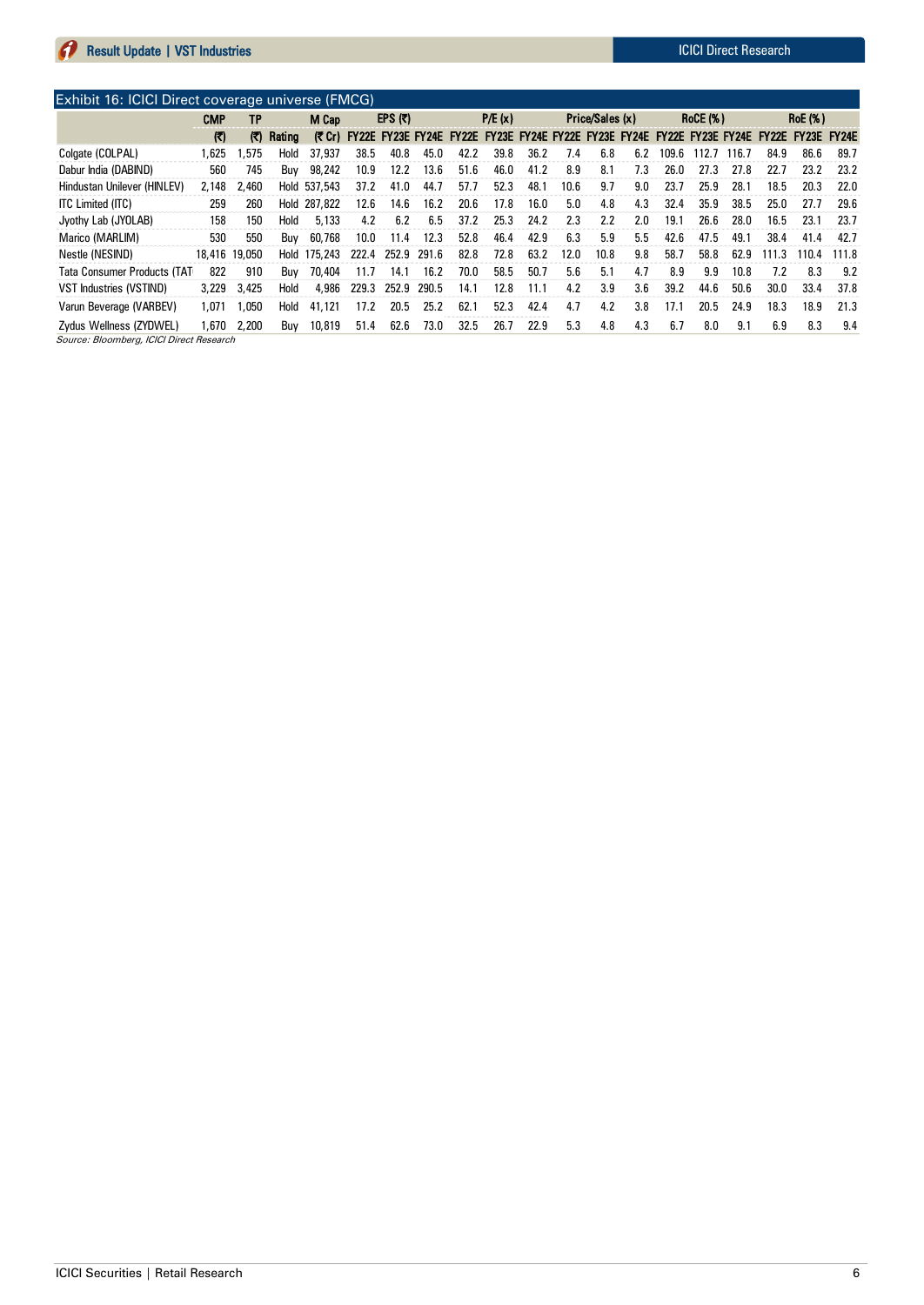# RATING RATIONALE

ICICI Direct endeavors to provide objective opinions and recommendations. ICICI Direct assigns ratings to its stocks according -to their notional target price vs. current market price and then categorizes them as Buy, Hold, Reduce and Sell. The performance horizon is two years unless specified and the notional target price is defined as the analysts' valuation for a stock

Buy: >15% Hold: -5% to 15%; Reduce: -15% to -5%; Sell: <-15%



ICICI Direct Research Desk, ICICI Securities Limited, 1st Floor, Akruti Trade Centre, Road No 7, MIDC, Andheri (East) Mumbai – 400 093 research@icicidirect.com

Pankaj Pandey **Head – Research head pankaj.pandey@icicisecurities.com**